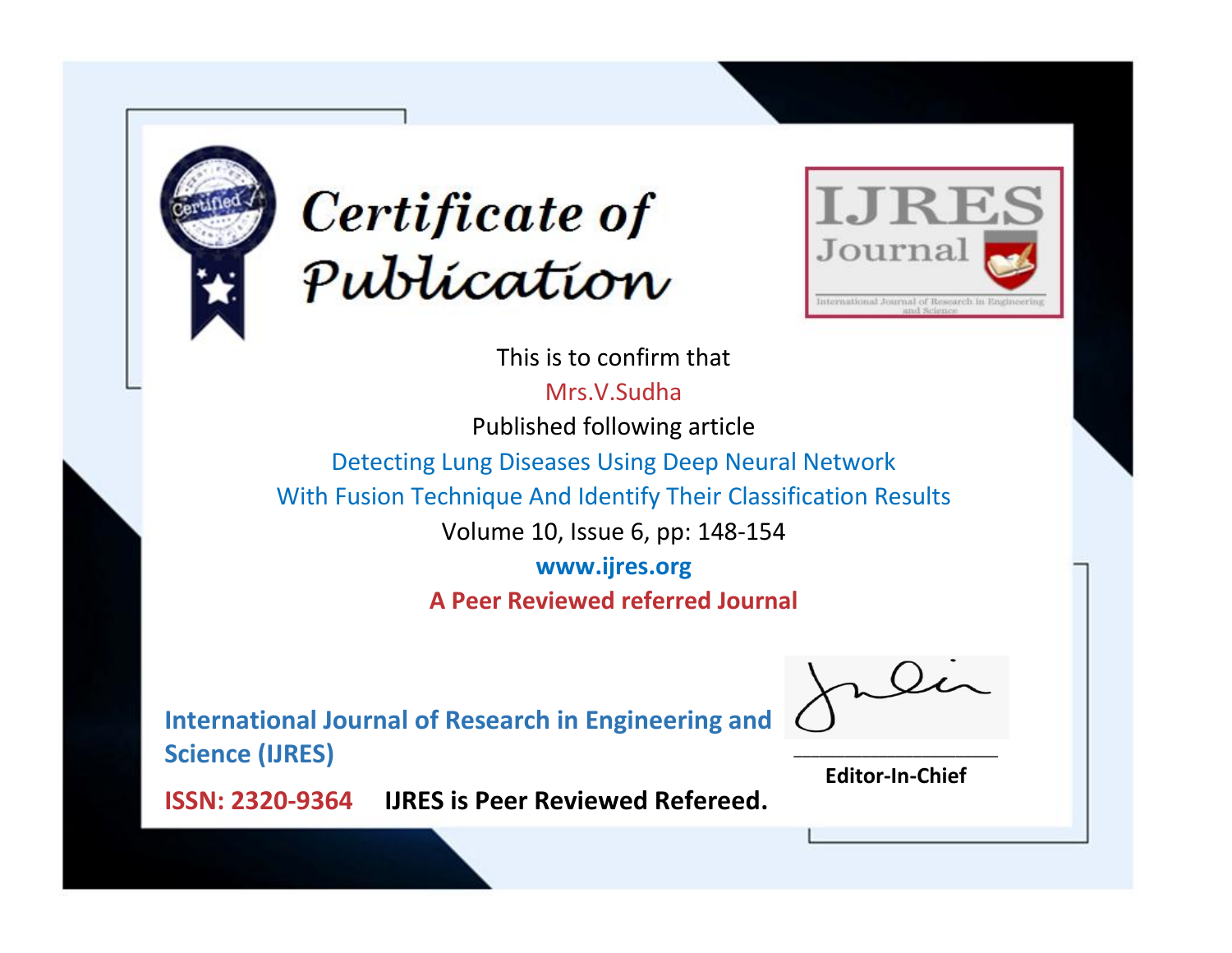



This is to confirm that V.Seethalakshmi Published following article Detecting Lung Diseases Using Deep Neural Network With Fusion Technique And Identify Their Classification Results Volume 10, Issue 6, pp: 148-154 **www.ijres.org A Peer Reviewed referred Journal**

**International Journal of Research in Engineering and Science (IJRES)**

\_\_\_\_\_\_\_\_\_\_\_\_\_\_\_\_\_\_\_\_\_\_\_\_ **Editor-In-Chief**

**Journal.**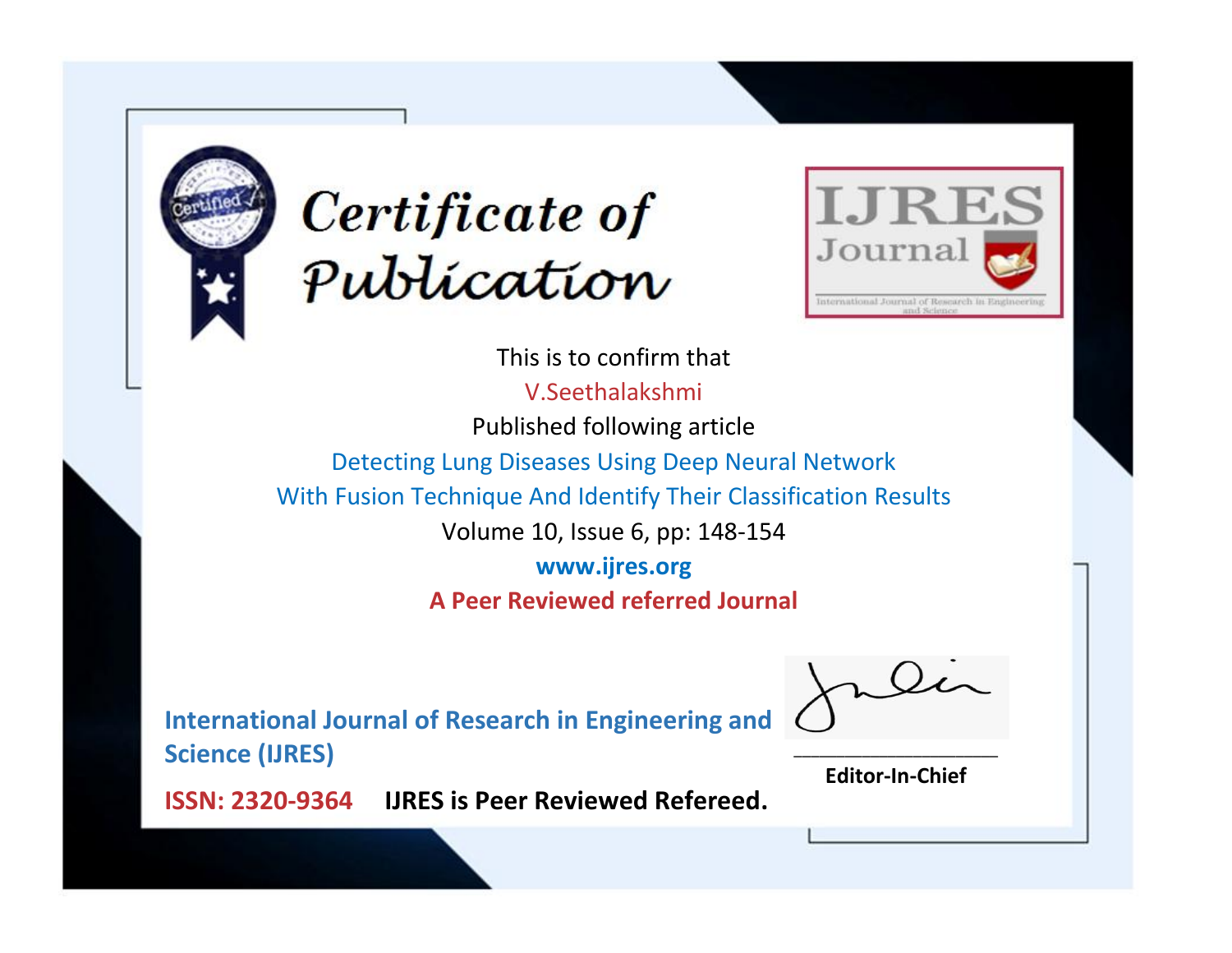



This is to confirm that

K.Sewanthi

Published following article

Detecting Lung Diseases Using Deep Neural Network

With Fusion Technique And Identify Their Classification Results

Volume 10, Issue 6, pp: 148-154

**www.ijres.org**

**A Peer Reviewed referred Journal**

**International Journal of Research in Engineering and Science (IJRES)**

\_\_\_\_\_\_\_\_\_\_\_\_\_\_\_\_\_\_\_\_\_\_\_\_ **Editor-In-Chief**

**Journal.**